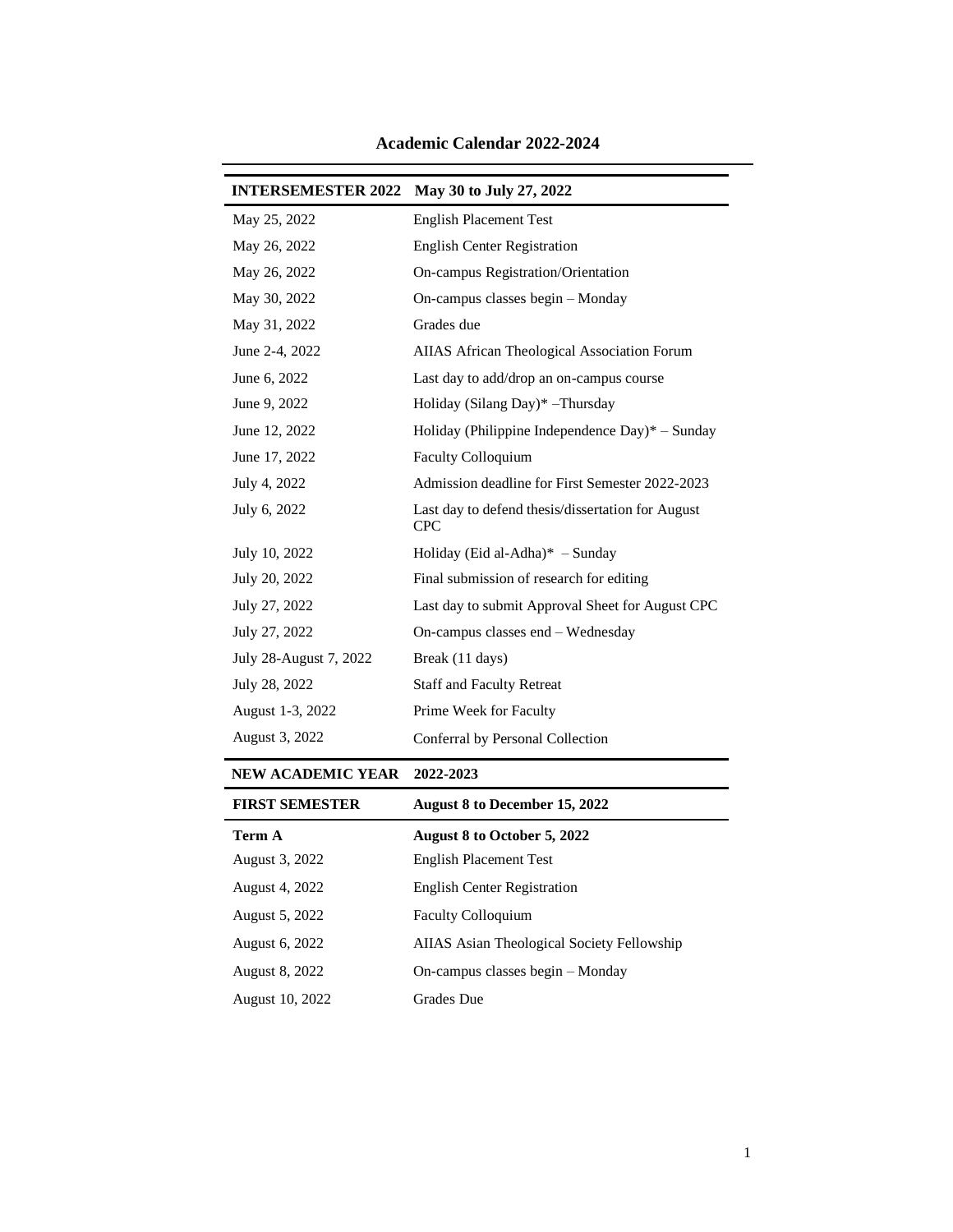| August 15, 2022                       | Last day to add/drop an on-campus course                          |
|---------------------------------------|-------------------------------------------------------------------|
| August 29, 2022                       | Holiday (National Heroes' Day)* - Monday                          |
| September 13, 2022                    | Admission Deadline for Term B                                     |
| September 19-24, 2022                 | Week of Prayer                                                    |
| October 5, 2022                       | On-campus classes end - Wednesday                                 |
| October 6-11,2022                     | Break (6 days)                                                    |
| <b>Term B</b>                         | October 12 to December 15, 2022                                   |
| October 7, 2022                       | Faculty Colloquium                                                |
| October 10, 2022                      | <b>English Placement Test</b>                                     |
| October 11, 2022                      | <b>English Center Registration</b>                                |
| October 11, 2022                      | On-campus Registration/Orientation                                |
| October 12, 2022                      | On-campus classes begin - Wednesday                               |
| October 19, 2022                      | Last day to add/drop an on-campus course                          |
| October 19, 2022                      | <b>Grades</b> Due                                                 |
| November 1, 2022                      | Holiday (All Souls Day) $*$ – Tuesday                             |
| November 10, 2022                     | Last day to submit application for December CPC                   |
| November 10-12, 2022                  | Seminary Forum                                                    |
| November 15-17, 2022                  | Graduate School International Conference                          |
| November 24, 2022                     | Last day to defend thesis/dissertation for December<br><b>CPC</b> |
| November 27, 2022                     | <b>SA Cultural Night</b>                                          |
| November 30, 2022                     | Holiday (Bonifacio Day)* -- Wednesday                             |
| December 5, 2022                      | Admission Deadline for Second Semester 2022 -<br>2023             |
| December 8, 2022                      | Holiday (Feast of the Immaculate Conception) *-<br>Thursday       |
| December 9, 2022                      | Final submission of research for editing                          |
| December 15, 2022                     | Last day to submit Approval Sheet for December<br><b>CPC</b>      |
| December 15, 2022                     | On-Campus Classes end - Thursday                                  |
| December 16, 2022-<br>January 8, 2023 | Break (24 days)                                                   |
| December 21, 2022                     | Conferral by Personal Collection                                  |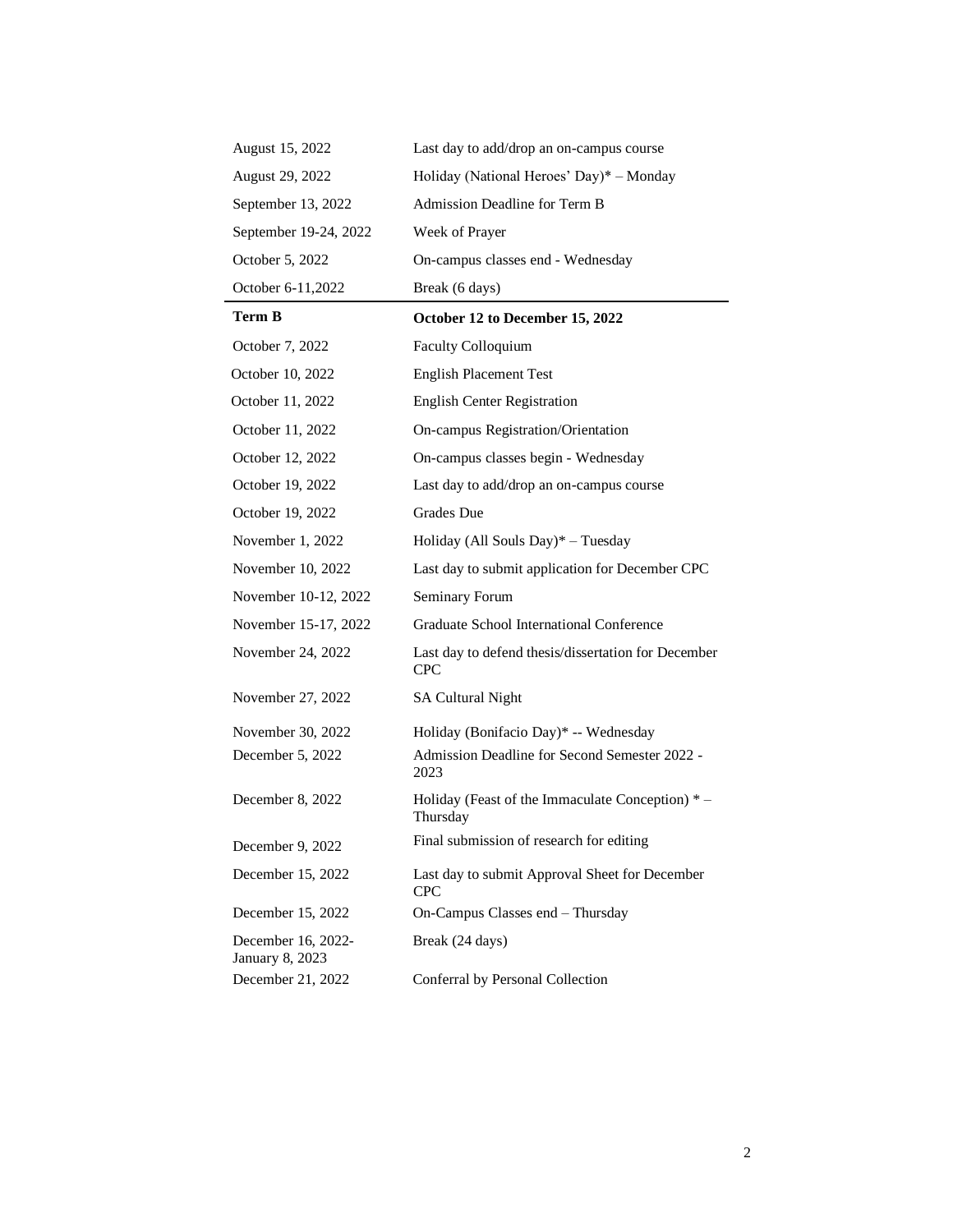| December 22, 2022-<br><b>January 2, 2023</b> | <b>AIIAS Offices Closed</b>                                |
|----------------------------------------------|------------------------------------------------------------|
| <b>January 5, 2023</b>                       | Grades Due                                                 |
| <b>SECOND SEMESTER</b>                       | <b>January 9 to May 18, 2023</b>                           |
| Term A                                       | January 9 to March 7, 2023                                 |
| <b>January 4, 2023</b>                       | <b>English Placement Test</b>                              |
| January 5, 2023                              | <b>English Center registration</b>                         |
| January 5, 2023                              | On campus Registration/Orientation                         |
| January 6, 2023                              | <b>Faculty Colloquium</b>                                  |
| January 9, 2023                              | On campus classes begin – Monday                           |
| January 16, 2023                             | Last day to add/drop an on-campus course                   |
| January 19-20, 2023                          | Preaching Lectureship                                      |
| January 23-28, 2023                          | Week of Prayer                                             |
| February 2, 2023                             | Holiday (Silang Fiesta)* $-$ Thursday                      |
| February 9-12, 2023                          | SA Mini Olympics                                           |
| February 16, 2023                            | Admission Deadline for Term B                              |
| February 23, 2023                            | Last day to submit application for May graduation          |
| March 7, 2023                                | On-campus classed end - Tuesday                            |
| March 8-19, 2023                             | Break (12 days)                                            |
| Term B                                       | <b>March 20 to May 18, 2023</b>                            |
| March 3, 2023                                | <b>Faculty Colloquium</b>                                  |
| March 15, 2023                               | <b>English Placement Test</b>                              |
| March 16, 2023                               | <b>English Center Registration</b>                         |
| March 16, 2023                               | On-campus Registration/Orientation                         |
| March 20, 2023                               | On-campus classes begin - Monday                           |
| March 22, 2023                               | Holiday (Aguinaldo Day)* - Wednesday                       |
| March 23, 2023                               | Grades Due                                                 |
| March 27, 2023                               | Last day to add/drop an on-campus course                   |
| April 6-8, 2023                              | Holiday (Maundy Thursday, Good Friday, Black<br>Saturday)* |
| April 12-15, 2023                            | AIIAS African Theological Association Forum                |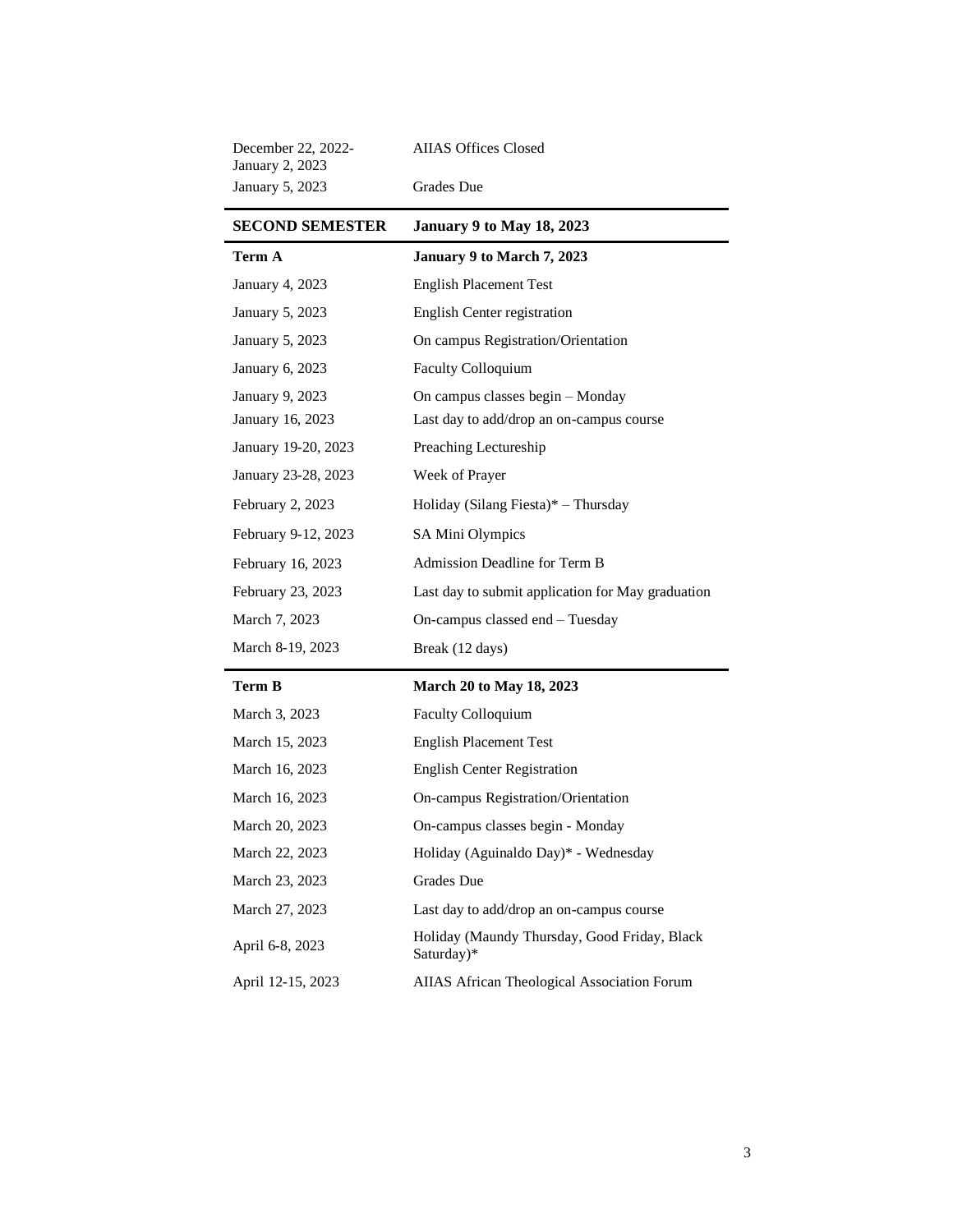| April 21, 2023         | Last day to defend thesis/dissertation for May<br>Graduation    |
|------------------------|-----------------------------------------------------------------|
| April 25, 2023         | Admission Deadline for Intersemester 2023                       |
| April 25-27, 2023      | Asian Qualitative Research Association<br>Conference            |
| May 11, 2023           | Final submission of research for editing                        |
| May 18, 2023           | On-campus classes end - Thursday                                |
| May 18, 2023           | Staff & Faculty Retreat                                         |
| May 19, 2023           | Last day to submit Approval Sheet for May<br>Graduation         |
| May 19-30, 2023        | Break (12 days)                                                 |
| May 28, 2023           | Graduation                                                      |
| Intersemester 2023     | May 29 to July 27, 2023                                         |
| May 24, 2023           | <b>English Placement Test</b>                                   |
| May 25, 2023           | <b>English Center Registration</b>                              |
| May 25, 2023           | On-campus Registration/Orientation                              |
| May 29, 2023           | On-campus classes begin - Monday                                |
| June 2, 2023           | Faculty Colloquium                                              |
| June 5, 2023           | Grades Due                                                      |
| June 9, 2023           | Holiday (Silang Day)* - Friday                                  |
| June 12, 2023          | Holiday (Philippine Independence Day)* $-$<br>Monday            |
| June 13, 2023          | Last day to add/drop an on-campus course                        |
| June 22, 2023          | Last day to submit application for August CPC                   |
| July 6, 2023           | Admission Deadline for First Semester 2023-2024                 |
| July 6, 2023           | Last day to defend thesis/dissertation for August<br><b>CPC</b> |
| July 20, 2023          | Final submission of research for editing                        |
| July 27, 2023          | Last day to submit Approval Sheet for August CPC                |
| July 27, 2013          | On-campus classes end - Thursday                                |
| July 28-August 6, 2023 | Break (10 days)                                                 |
| August 2-4, 2023       | Prime Week for Faculty                                          |
| August 3, 2023         | Conferral by Personal Collection                                |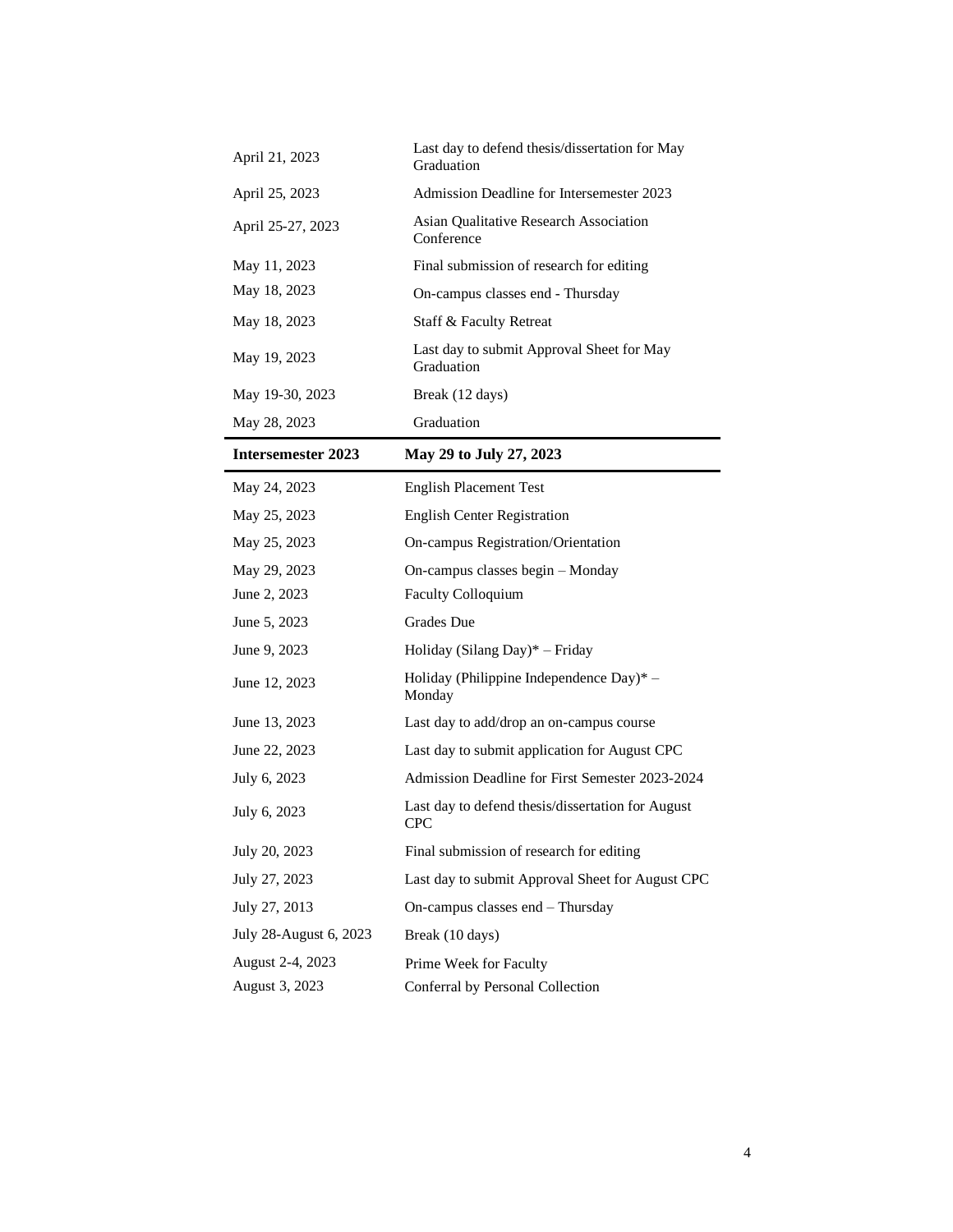| <b>FIRST SEMESTER</b> | August 7 to December 12, 2023                |
|-----------------------|----------------------------------------------|
| Term A                | August 7 to October 4, 2023                  |
| August 2, 2023        | <b>English Placement Test</b>                |
| August 3, 2023        | English Center registration                  |
| August 3, 2023        | On-campus Registration/Orientation           |
| August 4, 2023        | <b>Faculty Colloquium</b>                    |
| August 7, 2023        | On-campus classes begin – Monday             |
| August 10, 2023       | <b>Grades</b> Due                            |
| August 14, 2023       | Last day to add/drop an on-campus course     |
| August 19, 2023       | AIIAS Asian Theological Society Fellowship   |
| August 21, 2023       | Holiday (Ninoy Aquino Day)* - Monday         |
| August 24-25, 2023    | <b>AIIAS</b> Asian Theological Society Forum |
| August 28, 2023       | Holiday (National Heroes' Day)* - Monday     |
| September 12, 2023    | Admission Deadline for Term B                |
| September 18-23, 2023 | Week of Prayer                               |
| October 4, 2023       | On-campus classes end – Wednesday            |
| October 5-10, 2023    | Break (6 days)                               |

| <b>Term B</b>            | October 13 to December 12, 2023 |
|--------------------------|---------------------------------|
| $\Omega$ ctober $0.2023$ | <b>English December Tost</b>    |

| October 9, 2023      | English Placement Test                                     |
|----------------------|------------------------------------------------------------|
| October 10, 2023     | <b>English Center Registration</b>                         |
| October 10, 2023     | On-campus Registration/Orientation                         |
| October 11, 2023     | On-campus classes begin – Wednesday                        |
| October 16, 2023     | Last day to add/drop an on-campus course                   |
| October 18, 2023     | Grades Due                                                 |
| November 1, 2023     | Holiday (All Saints Day & All Souls Day)* $-$<br>Wednesday |
| November 3, 2023     | <b>Faculty Colloquium</b>                                  |
| November 7, 2023     | Last day to submit application for December CPC            |
| November 9-11, 2023  | Seminary Forum                                             |
| November 14-16, 2023 | Graduate School International Conference                   |
| November 21, 2023    | Last day to defend thesis/dissertation for December<br>CPC |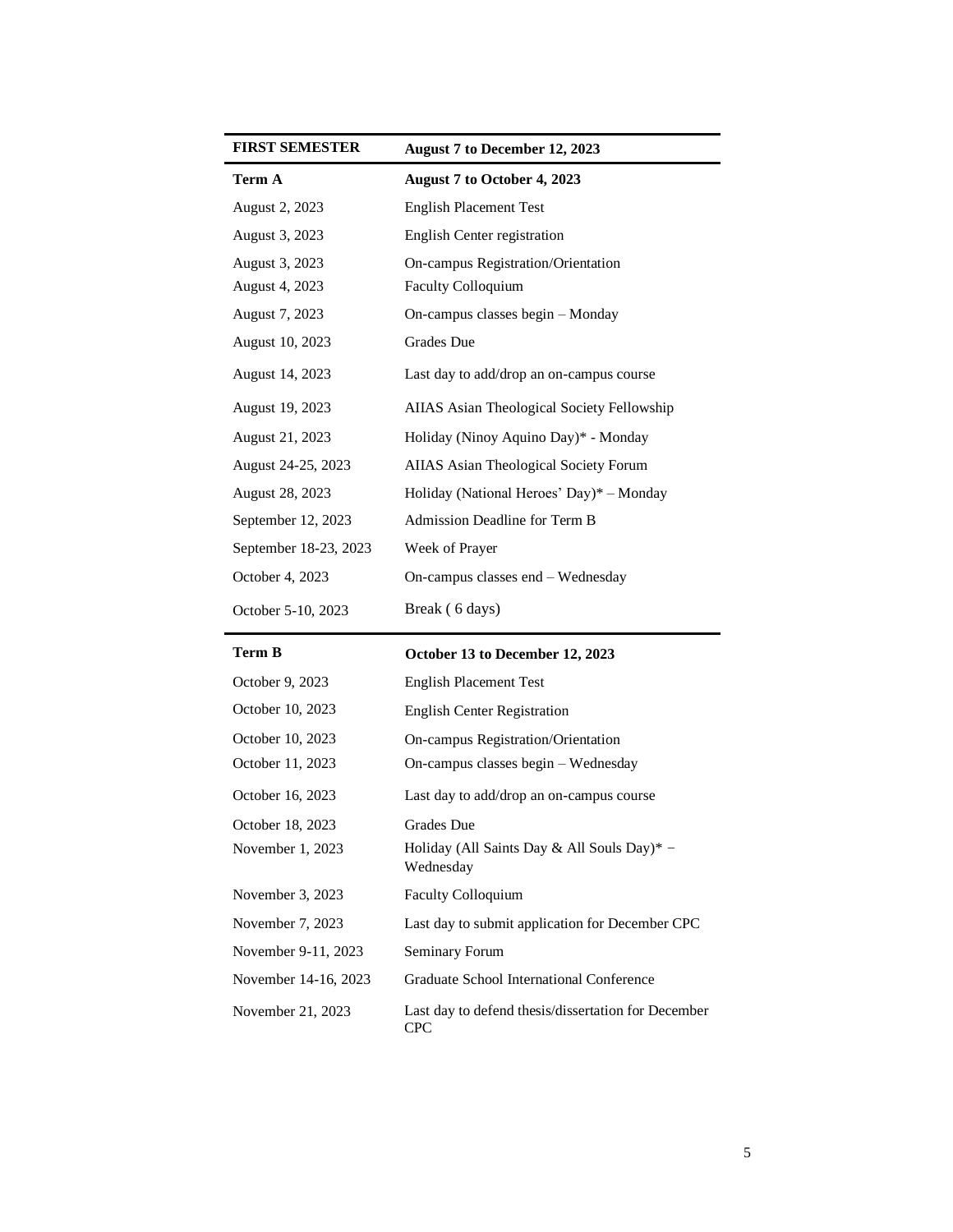| November 26, 2023                      | <b>SA Cultural Night</b>                                     |
|----------------------------------------|--------------------------------------------------------------|
| November 30, 2023                      | Holiday (Bonifacio Day)* – Thursday                          |
| December 5, 2023                       | Final submission of research for editing                     |
| December 7, 2023                       | Admission Deadline for Second Semester 2023-<br>2024         |
| December 8, 2023                       | Holiday (Feast of the Immaculate Conception)* $-$<br>Friday  |
| December 12, 2023                      | Last day to submit Approval Sheet for December<br><b>CPC</b> |
| December 12, 2023                      | $On$ -campus classes end $-$ Tuesday                         |
| December 14, 2023-<br>January 7, 2024  | Break (26 days)                                              |
| December 19, 2023                      | Conferral by Personal Collection                             |
| December 22, 2023 -<br>January 1, 2024 | <b>AIIAS Offices Closed</b>                                  |
| January 4, 2024                        | <b>Grades</b> Due                                            |

## **SECOND SEMESTER January 8 to May 14, 2024**

| TERM A                 | January 8 to March 5, 2024                        |
|------------------------|---------------------------------------------------|
| January 3, 2024        | <b>English Placement Test</b>                     |
| January 4, 2024        | <b>English Center Registration</b>                |
| January 4, 2024        | On-campus Registration/Orientation                |
| <b>January 5, 2024</b> | Faculty Colloquium                                |
| January 8, 2024        | On-campus classes begin – Monday                  |
| January 15, 2024       | Last day to add/drop an on-campus course          |
| January 18-19, 2024    | Preaching Lectureship                             |
| January 22-27, 2024    | Week of Prayer                                    |
| February 2, 2024       | Holiday (Silang Fiesta)* - Friday                 |
| February 8-11, 2024    | SA Mini Olympics                                  |
| February 13, 2024      | Admission Deadline for Term B                     |
| February 22, 2024      | Last day to submit application for May Graduation |
| March 4, 2024          | On-campus classes end $-$ Monday                  |
| March 5-12, 2024       | Break (8 days)                                    |
|                        |                                                   |

## **TERM B March 13 to May 14, 2024**

| March 11, 2024 | <b>English Placement Test</b> |
|----------------|-------------------------------|
|----------------|-------------------------------|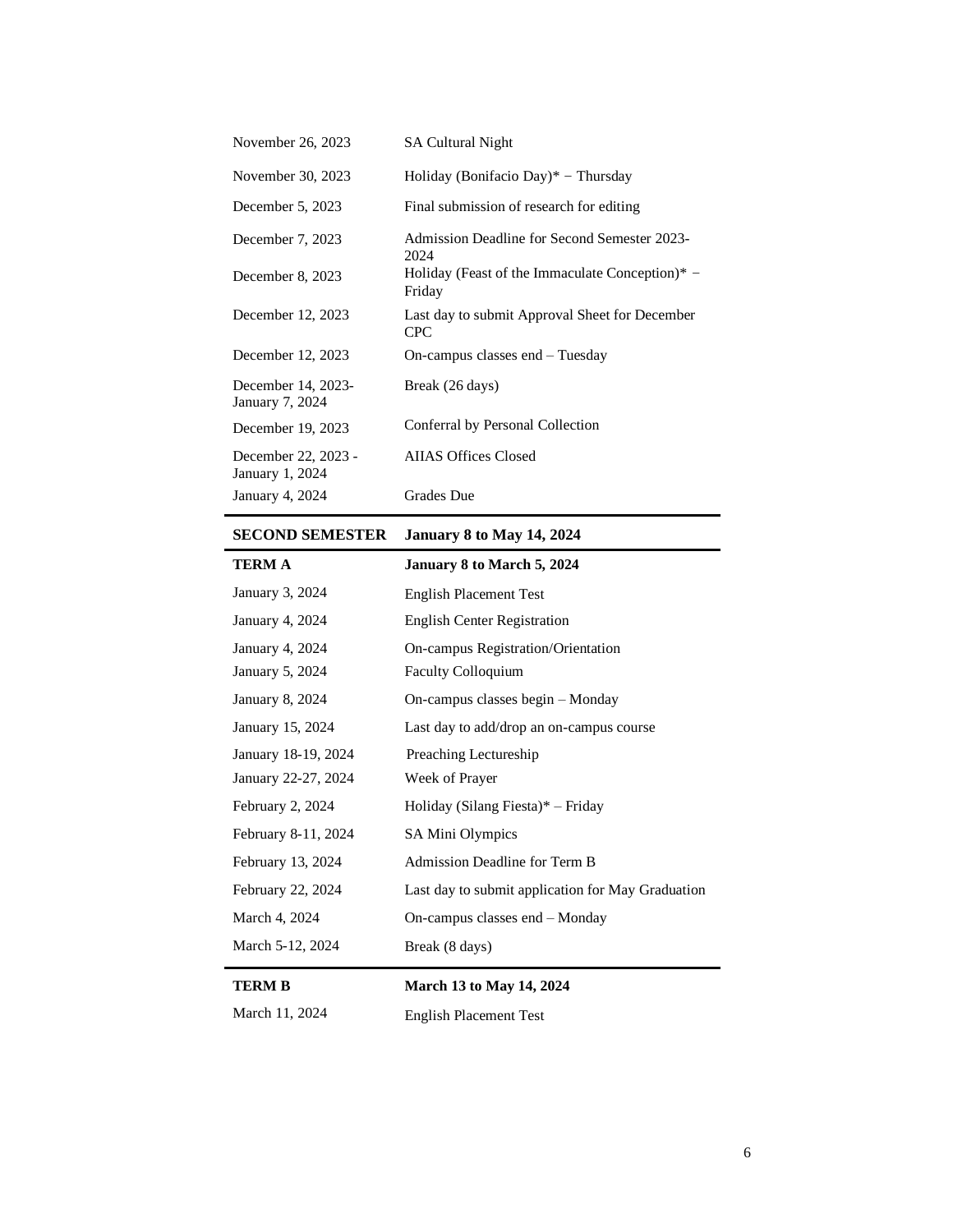| March 12, 2024    | English Center registration                                  |
|-------------------|--------------------------------------------------------------|
| March 12, 2024    | On-campus Registration/Orientation                           |
| March 13, 2024    | On-campus classes begin – Wednesday                          |
| March 19, 2024    | Grades Due                                                   |
| March 20, 2024    | Last day to add/drop an on-campus course                     |
| March 22, 2024    | Holiday (Aguinaldo Day)* - Friday                            |
| March 28-30, 2024 | Holiday (Maundy Thursday, Good Friday, Black<br>Saturday)*   |
| April 5, 2024     | <b>Faculty Colloquium</b>                                    |
| April 9, 2024     | Holiday (Day of Valor)* - Tuesday                            |
| April 10, 2024    | Holiday (Eid al-Fitr) $*$ – Wednesday                        |
| April 10-13, 2024 | AIIAS African Theological Association Forum                  |
| April 22, 2024    | Last day to defend thesis/dissertation for May<br>graduation |
| April 23, 2024    | Admission Deadline for Intersemester 2024                    |
| April 23-25, 2024 | <b>Asian Qualitative Research Association</b><br>Conference  |
| May 6, 2024       | Final submission of research for editing                     |
| May 10, 2024      | Last day to submit Approval Sheet for May<br>Graduation      |
| May 14, 2024      | On-campus classes end -Tuesday                               |
| May 15-26, 2024   | Break (12 days)                                              |
| May 19, 2024      | Graduation                                                   |
|                   |                                                              |

# **INTERSEMESTER 2024 May 27 to July 24, 2024**

| May 22, 2024  | <b>English Placement Test</b>                            |
|---------------|----------------------------------------------------------|
| May 23, 2024  | <b>English Center Registration</b>                       |
| May 23, 2024  | <b>On-campus Registration/Orientation</b>                |
| May 27, 2024  | On-campus classes begin – Monday                         |
| June 3, 2024  | Grades due                                               |
| June 3, 2024  | Last day to add/drop an on-campus course                 |
| June 7, 2024  | <b>Faculty Colloquium</b>                                |
| June 12, 2024 | Holiday (Philippine Independence Day)* $-$<br>Wednesday  |
| June 17, 2024 | Holiday (Eid al-Adha)* - Monday                          |
| July 4, 2024  | Last day to defend thesis/dissertation for August<br>CPC |